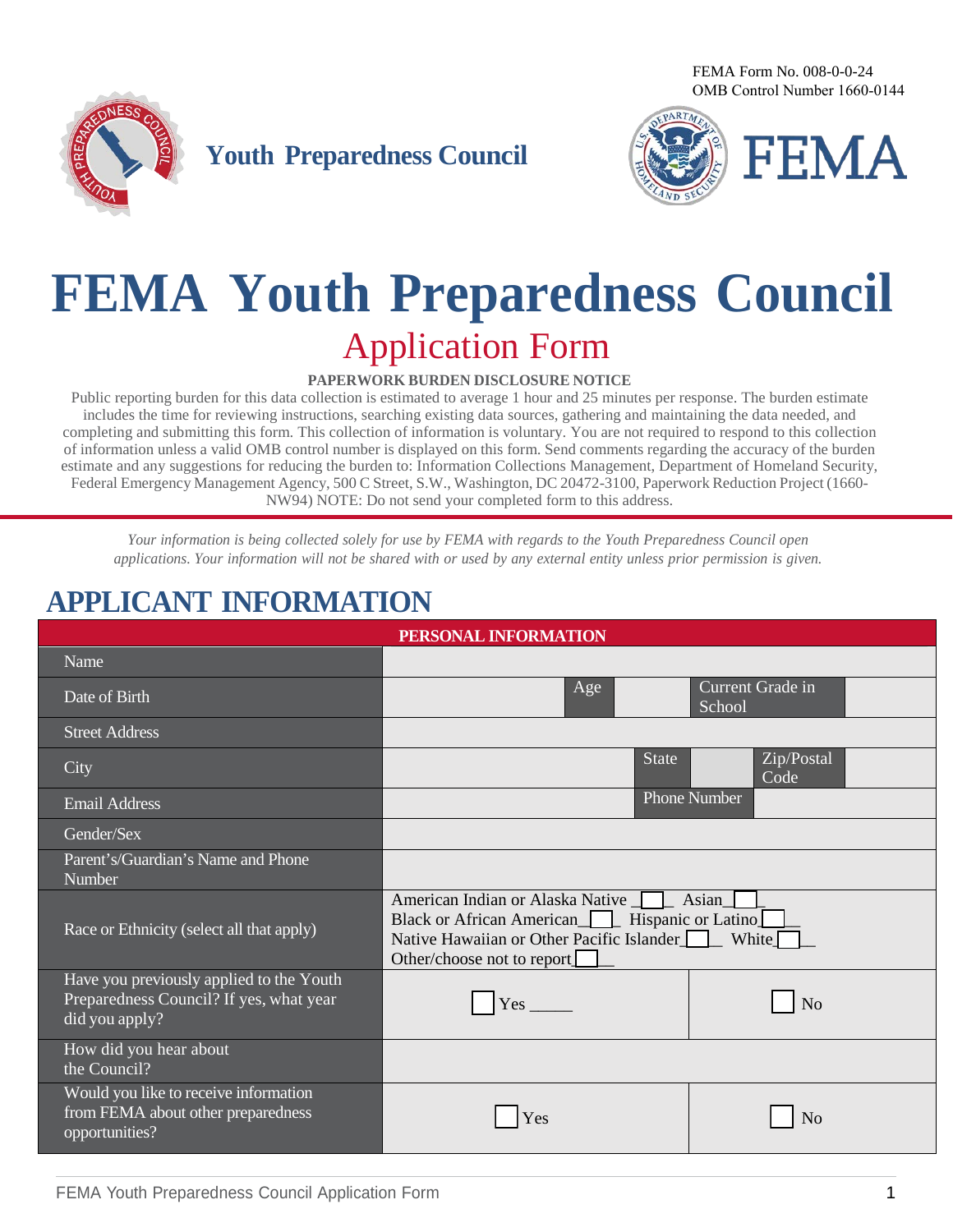# **TWO (2) LETTERS OF RECOMMENDATION**

You must attach two (2) letters of recommendation as part of a complete, eligible application. At least one (1) letter of recommendation must be from an adult who can speak to your experience with preparedness and/or disaster(s). The second letter of recommendation should be from an adult who is familiar with your involvement in the community. Examples of adults who may write letters of recommendation include group leaders, teachers, advisors/counselors, school administrators, coaches, employers, community or faith leaders, local first responders, or Citizen Corps Council or CERT Program members. You may not submit letters written by family members, relatives, guardians, etc.

| <b>LETTERS OF RECOMMENDATION</b>   |  |  |
|------------------------------------|--|--|
| Written By (Last name, First name) |  |  |
| Relationship to applicant          |  |  |
| Written By (Last name, First name) |  |  |
| Relationship to applicant          |  |  |

### **ACADEMIC STANDING**

Being a Youth Preparedness Council member is a rewarding and exciting experience, but it is also time-intensive. It is important that Council members use time management skills to balance school, extracurricular activities, and their involvement in the Council. Please submit academic records (e.g., report cards, transcripts) that demonstrate your good academic standing for the current and last school years.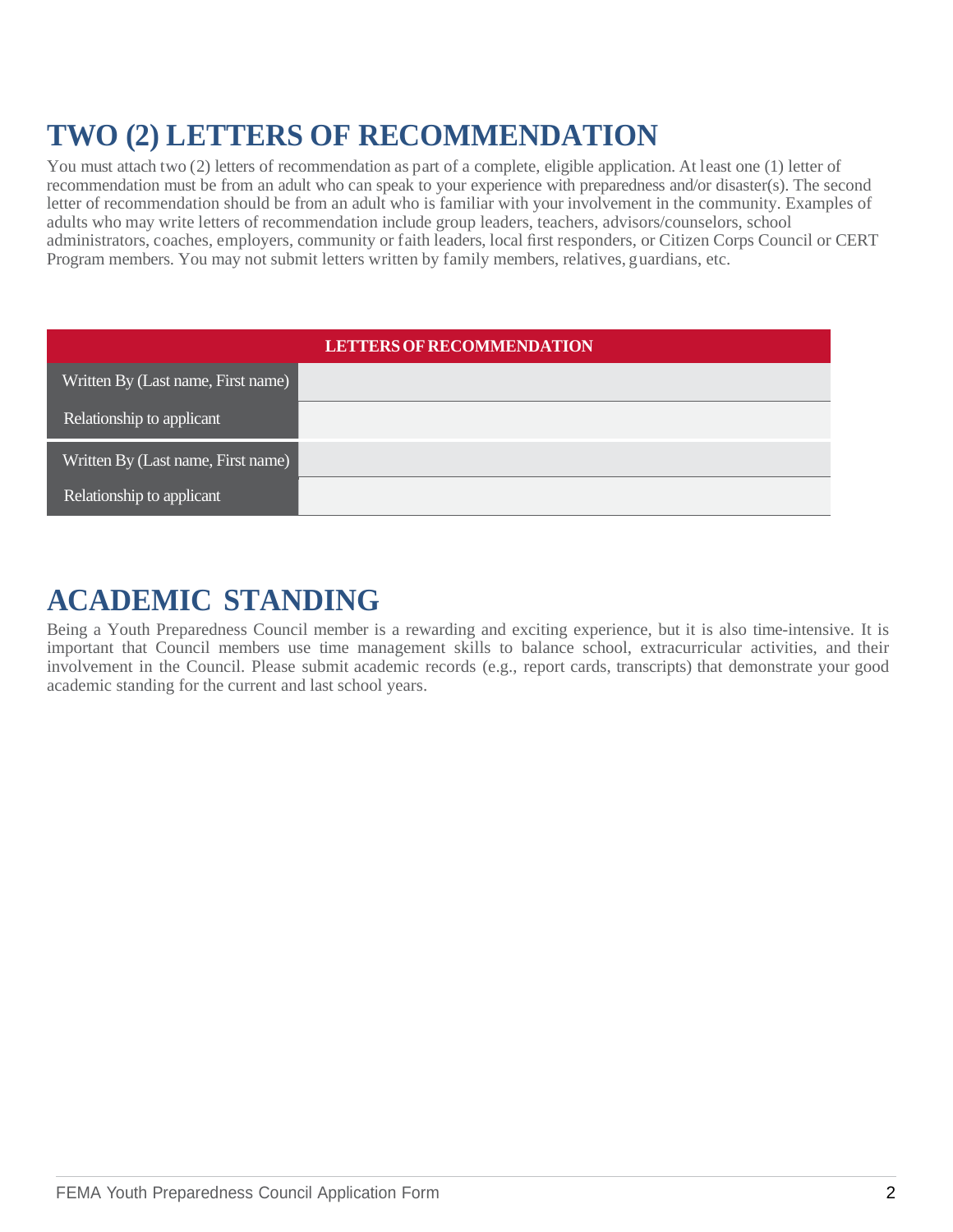# **EXTRACURRICULAR ACTIVITIES AND TRAININGS**

Please list extracurricular activities, extra academic activities, or volunteer activities (including position[s] held, if applicable) that you have participated in.

| SAMPLE: DC High School Chess Club; Member 2014-2015; Secretary 2015-2016; Wilson High School |  |  |  |
|----------------------------------------------------------------------------------------------|--|--|--|
|----------------------------------------------------------------------------------------------|--|--|--|

Please list training(s) you have completed that are applicable to emergency preparedness.

*SAMPLE: IS-100.B: Introduction to Incident Command System; completed May 2015; Montgomery County*

.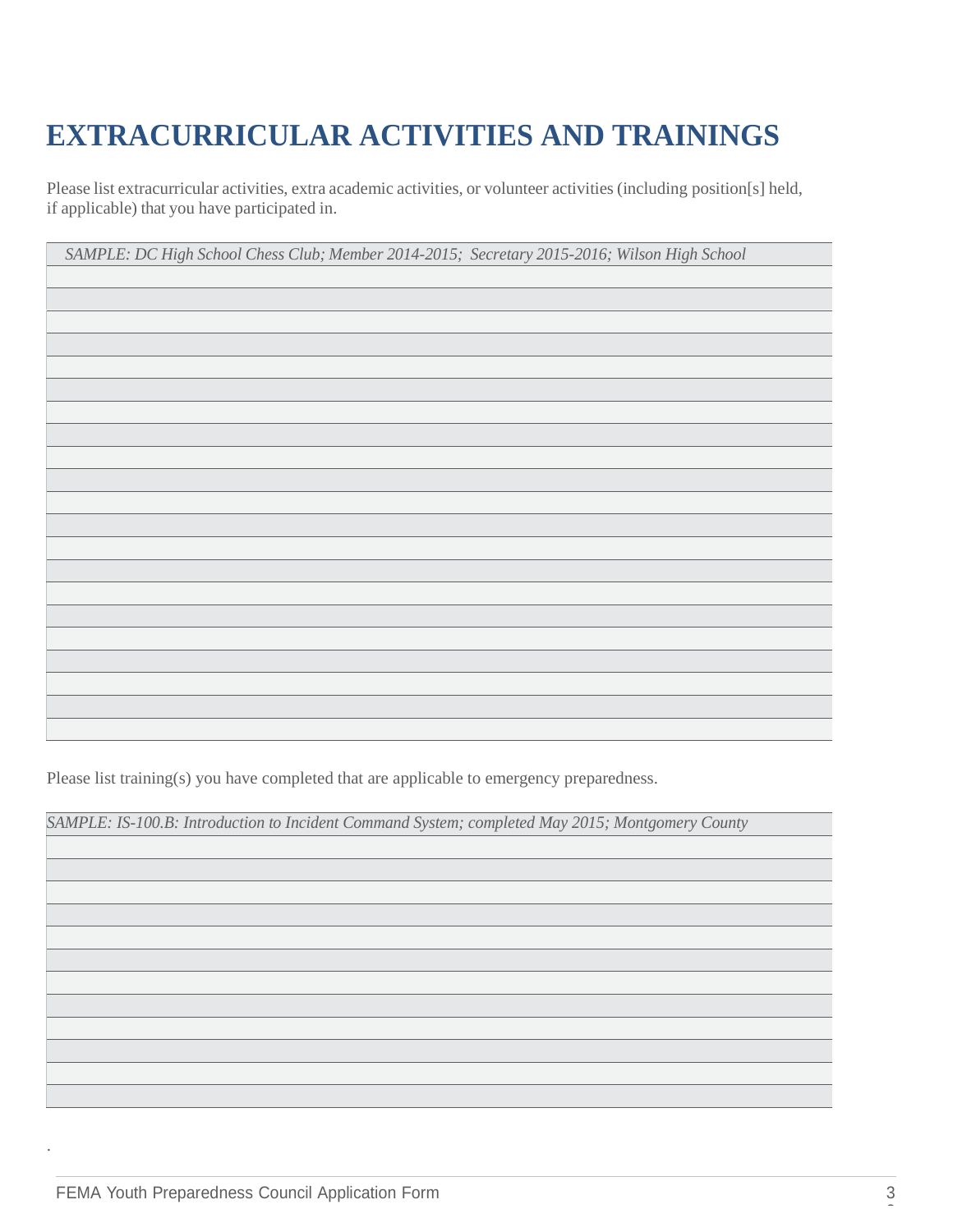### **NARRATIVE RESPONSES**

Please respond to the following questions/topics in **EITHER written OR video** form. If responding in writing, complete the fields below, noting the character limit for each response. If responding via video, please be sure to address all eight (8) questions/topics in your video. Please keep your video under 20 minutes in length. You may include the video file as an attachment to your application email **OR** you may upload your video to a video-sharing website (e.g., YouTube) and provide the link in the box below.

Video Link:

1. Why are you applying to FEMA's Youth Preparedness Council? (Max 700 characters)

2. What topics in emergency preparedness are you experienced with or interested in? Please tell us about your experience and/or why you are interested in those topics. (Max 700 characters)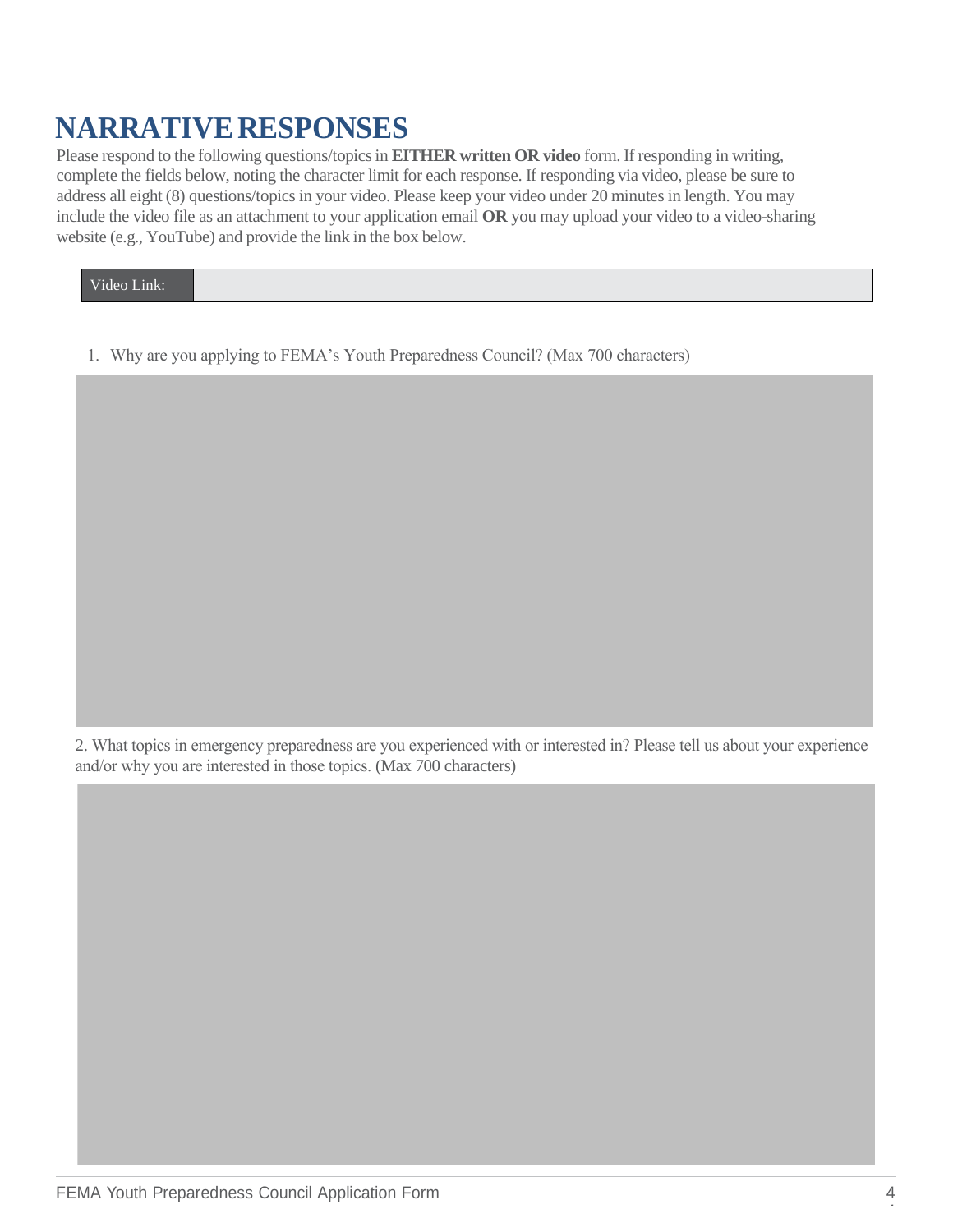4. What skills would you bring to the Council? Skills could include emergency management, technology, communication, problem solving/critical thinking, research, and more. Please describe how you have used those skills. (Max 700 characters)

5. Membership on the YPC will require strong time management skills. How do you manage your time to ensure important tasks do not fall through the cracks? (Max 700 characters each)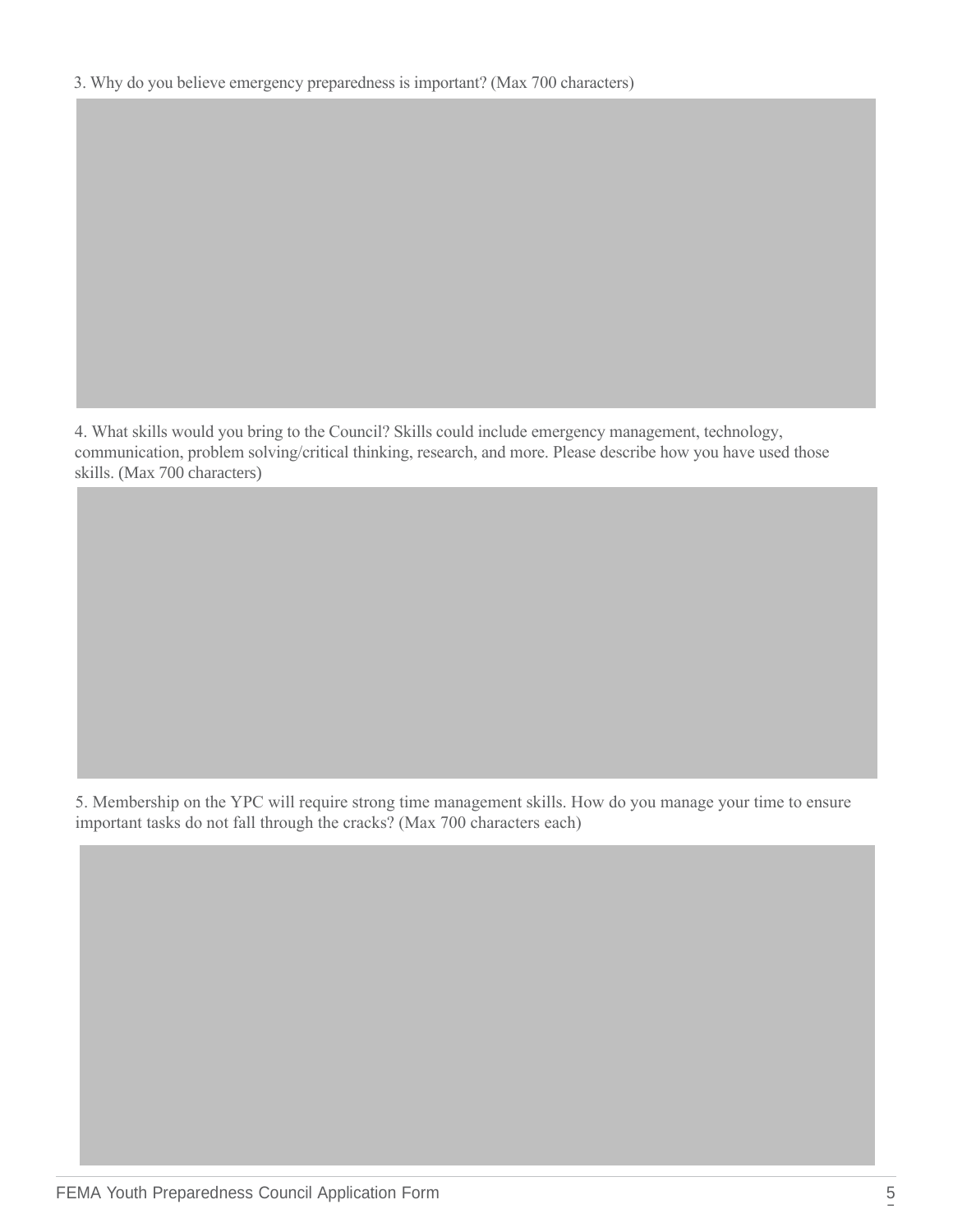6. Please describe a challenge or conflict that you have faced and how you approached that challenge. (Max 700 characters)

7. YPC members often complete projects independently and as parts of a team. What role(s) do you like to play on a team? Why? What activities do you prefer to do independently? (Max 700 characters)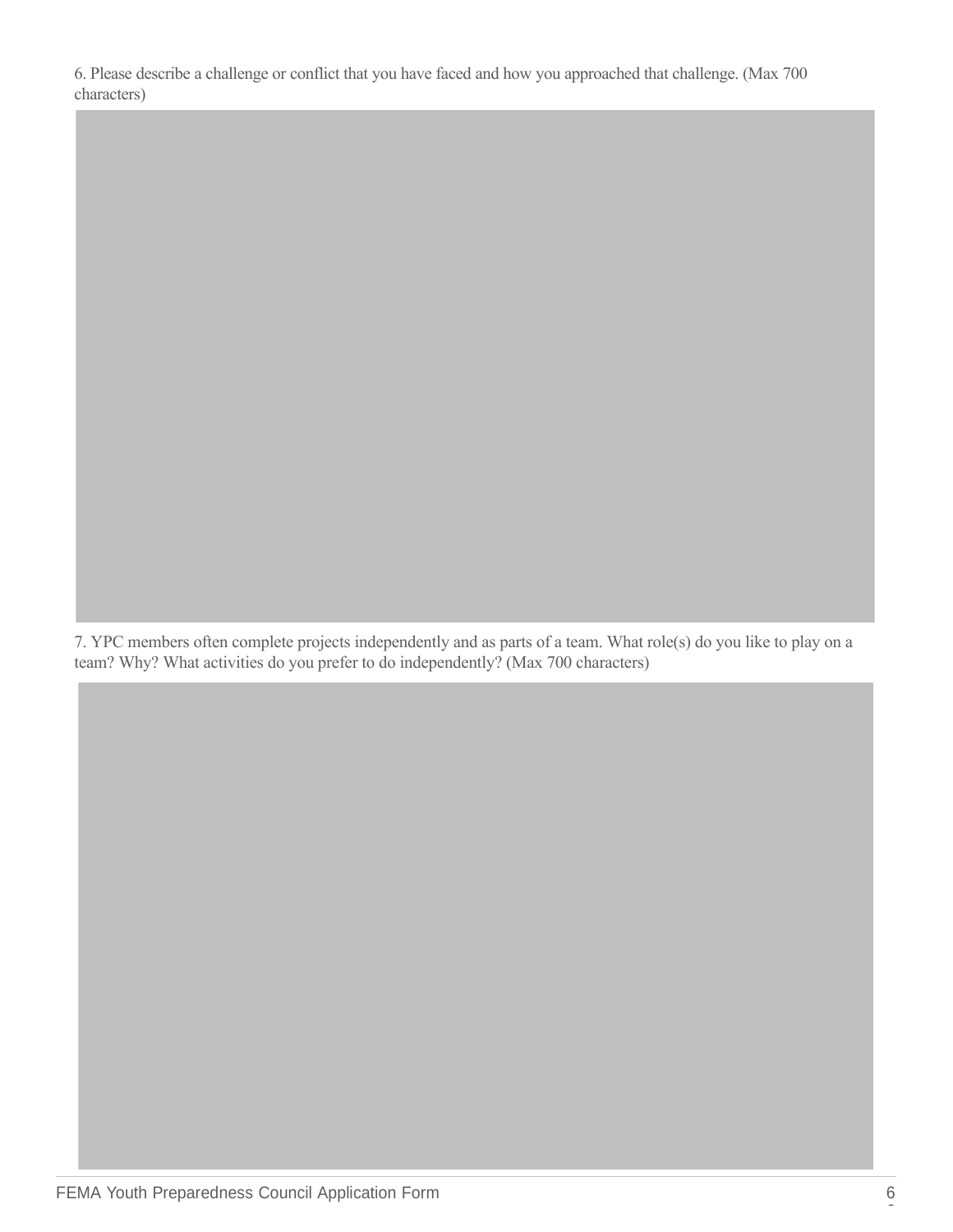8. Each Council member is required to complete youth preparedness projects during his or her term.

Part A: Please describe a challenge or problem related to emergency/disaster preparedness you would like to solve. Explain why it is important and some steps you could take to work towards a solution. (Max 700 characters)

Part B: Thinking about your community needs, please propose a local or regional disaster preparedness project that you might complete. Explain the gap you are trying to address, some steps you may take to address it, and how your skills would support the project. (Max 700 characters)